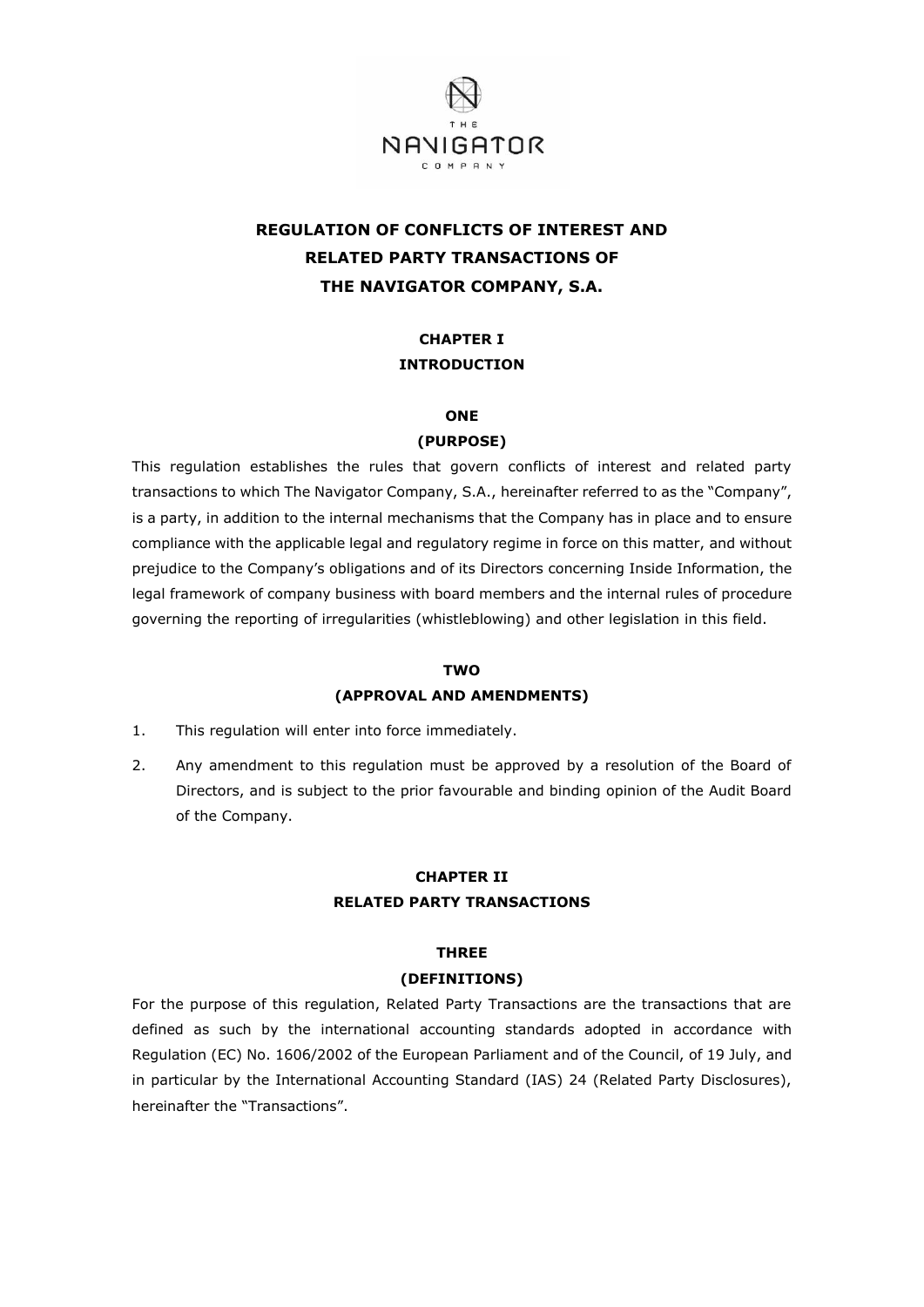

## **FOUR (APPROVAL)**

- 1. The following Transactions are approved by the Executive Board:
	- a) Loans granted to the Company by shareholder companies with a value of less than or equal to one hundred million euros;
	- b) Transactions under the taxation regime for company groups, with a value of less than or equal to one hundred million euros;
	- c) Transactions with controlled companies that consolidate accounts with the Company, with an individual or accumulated annual value of less than or equal to two percent of the controlled company's revenue, assessed according to the latest approved annual accounts;
	- d) Loans to controlled companies that consolidate accounts with the Company and, thus, holds their debt, (i) with a maturity of less than six months, (ii) individual or cumulative annual value of less than one fifth of the controlled company's revenue, assessed according to the latest approved annual accounts and not exceeding one hundred million euros and (iii) as long as the controlled company ensures credit lines for the reimbursement of the operation, and
	- e) All other Transactions with an individual or cumulative annual amount of less than or equal to one million euros.
- 2. In order to apply sub-paragraphs c) to e) of the previous paragraph, the cumulative annual amounts therein are assessed in reference to the fiscal year.
- 3. Without prejudice to the exemption regime referred to in clause seven of this regulation, the Transactions that (i) do not fall within the scope of sub‐paragraphs a) to e) of the previous paragraph 1. or (ii)fall within that paragraph but are not carried out within the Company's ordinary courseof business, are adopted by the Board of Directors, subject to prior approval by the AuditBoard.
- 4. Only Transactions carried out under market conditions and in full respect of the justified interest of the Company shall be permitted.

## **FIVE (PROCEDURES)**

1. The Board of Directors must be informed biannually of the resolutions concerning Transactions which it was not a party to.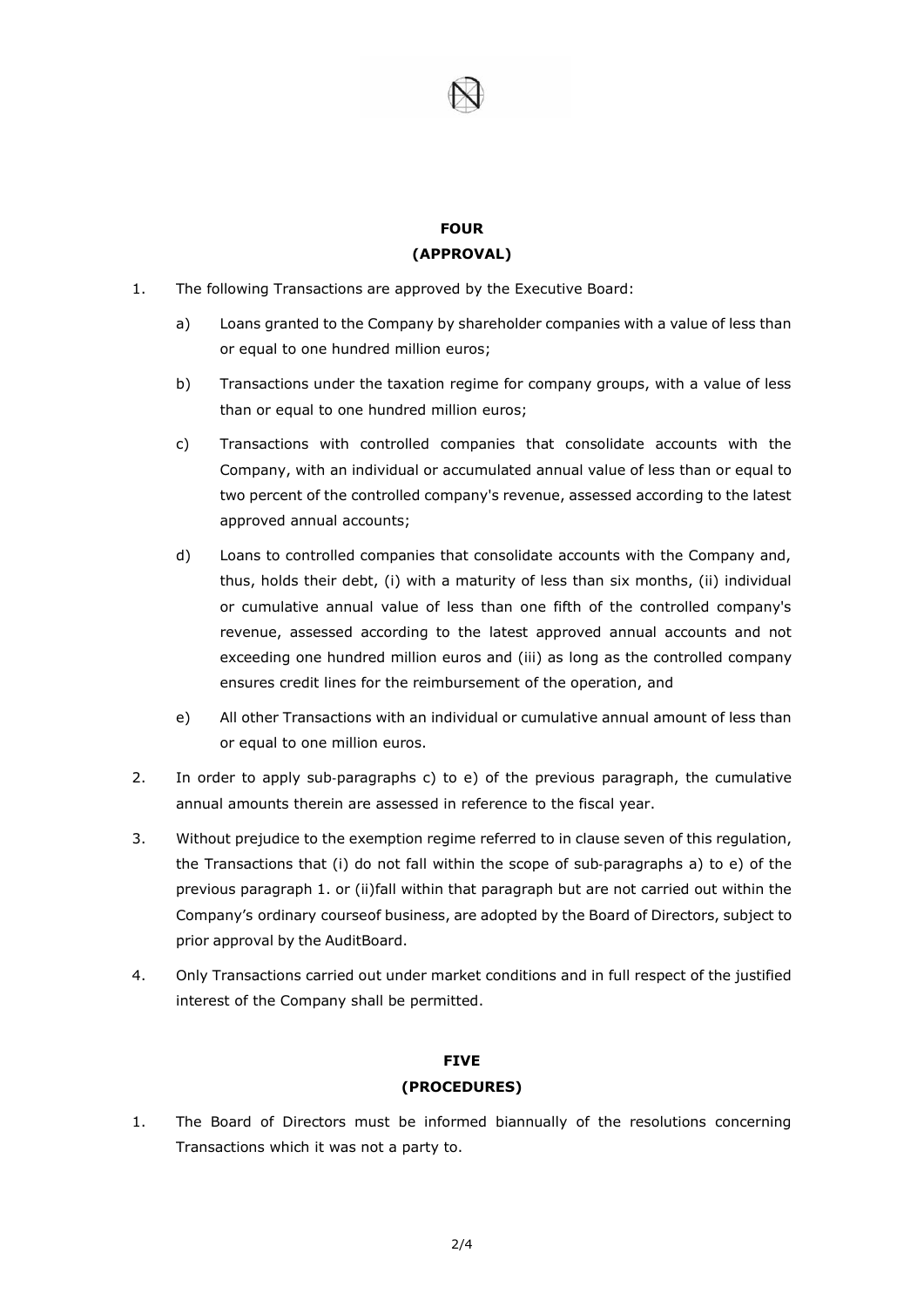

- 2. The Audit Board must be informed of the Transactions that the Company carries out for the purpose of verifying the compliance of the Transactions with the regime foreseen in the previous clause and with the applicable laws and regulations, and the related parties may not participate in such verification.
- 3. The directors of the Company who intervene in the formalisation of related party transactions must ensure that such Transactions are previously submitted to the regime provided herein and in the applicable laws and regulation.
- 4. The Executive Board is responsible for monitoring the formalisation and execution of resolutions concerning Related Party Transactions.

## **SIX (DISCLOSURE)**

- 1. The Company shall disclose those Transactions which are required to be disclosed under the laws and applicable regulations, in particular because they have not met any of the requirements legally provided for and according to their respective amount.
- 2. The disclosure referred to in the previous paragraph shall take place in accordance with the terms and within the time limits laid down in the applicable laws and regulations.

### **SEVEN**

### **(EXEMPTIONS)**

This Regulation shall not apply to Transactions which are treated as exempt by the applicable laws and regulations.

### **CHAPTER III CONFLICTS OF INTEREST**

### **EIGHT**

### **(DEFINITION)**

A Conflict of Interest arises whenever a Director is in a position that, in objective terms, may compromise his independence and influence his judgement with interests that differ from the Company's interests, be they financial or not, of their own or of third parties.